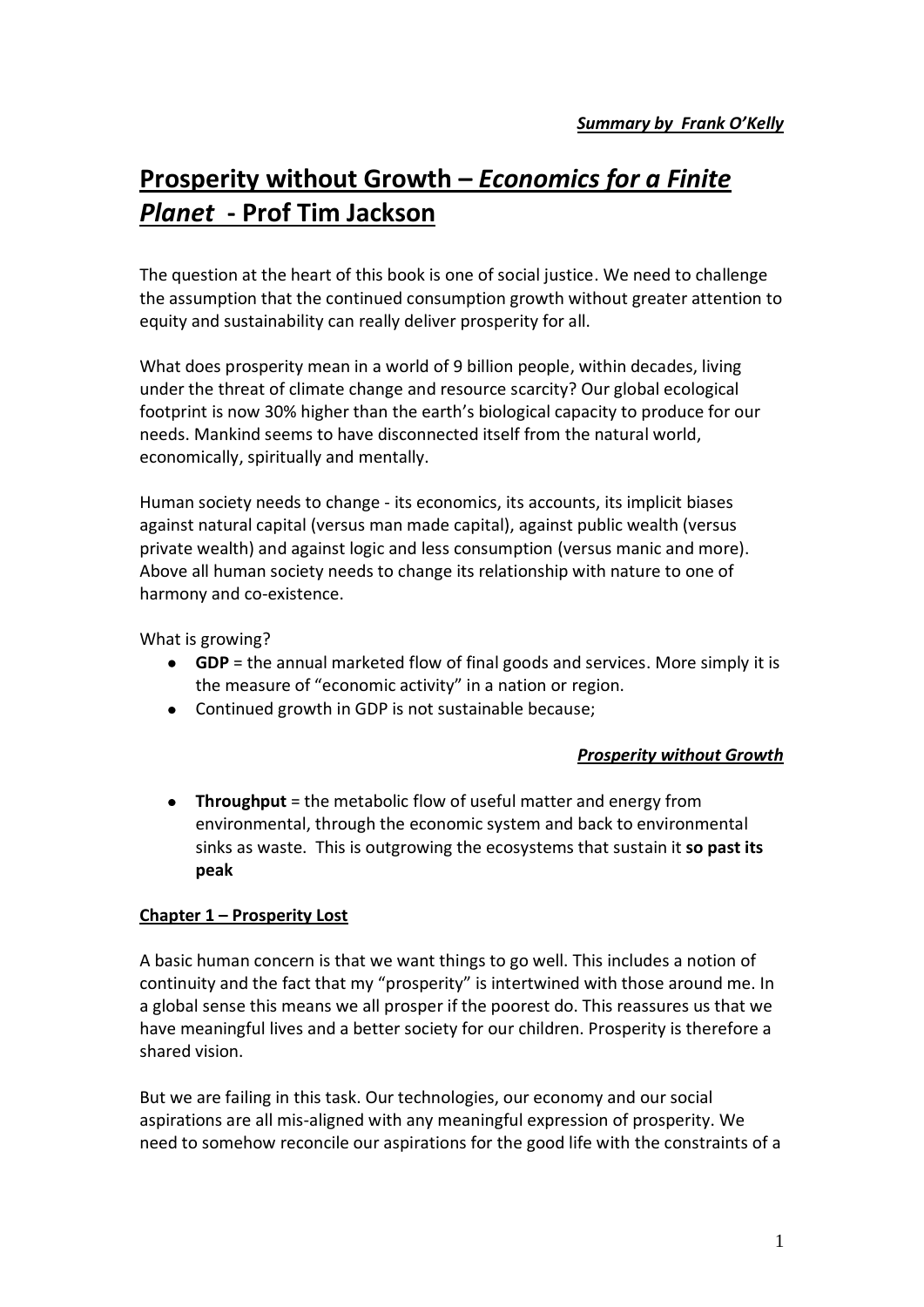finite planet. We need a credible vision of what it means for human society to flourish in the context of ecological limits.

# **Prosperity as growth**

Now the conventional measurement of prosperity has been material / economic i.e. **GDP/capita.** It has been used as a proxy for what people value. The logic being that the markets determine this. This is however a relatively modern economic construct

But there are "islands of prosperity" and "oceans of poverty." The poorest 1/5<sup>th</sup> of the earth's population lives on 2% of the income ( one billion on less than 1 dollar per day) while the top 20% have 74% of the wealth. This leads to social tensions regarding fairness, happiness and limits.

# **The question of limits**

- In the  $18<sup>th</sup>$  century Malthus predicted that population growth outstrips the ability to feed and shelter it. Technological advances have helped mitigate this but only to a point.
- In 1970 the Club of Rome *Limits to growth report* showed that economic growth is exponential while ecosystems follow a bell shaped curve.
- Peak Oil has been predicted for a while and in July 2008 we had a taste of this as commodity prices rose suddenly due to perceived scarcity. It is predicted the new peak may be as soon as 2020, when the scarcity may be real. There may also be resource scarcity of food, minerals, land, resources and water.
- We are running short of sinks/waste disposal areas for a lot of the by-products of materialism  $\rightarrow$  climate change. In 1990 the the Kyoto agreement required a reduction in Co2 of 5% by 2010, globally it has risen by 40%. Since then the science has refined the target down from  $550\rightarrow 450$  ppm Co2 emissions.

#### *Prosperity without Growth*

# **Beyond Limits**

The default position is that – financial crises aside – growth will continue indefinitely. Modern economies are structurally reliant on growth. But this is leading to deforestation, biodiversity loss, collapse of fish stocks, water scarcity and pollution of soil and water supplies. How can continued growth fit a finite ecological system? Decoupling of growth from throughput has been suggested but will not work. **There is no alternative but to question growth itself.**

*At the end of the days prosperity goes beyond material pleasures. It transcends material concerns. It resides in the quality of our lives and in the health and happiness of our families. It is present in the strength of our relationships and our trust in our community. It is evidence by our satisfaction at work and our sense of shared meaning and purpose. It hangs on our potential to contribute fully in the life of society. Prosperity consists in our ability to flourish as human beings – within the ecological limits of a finite planet. The challenge for our society is to create the conditions under which this is possible.*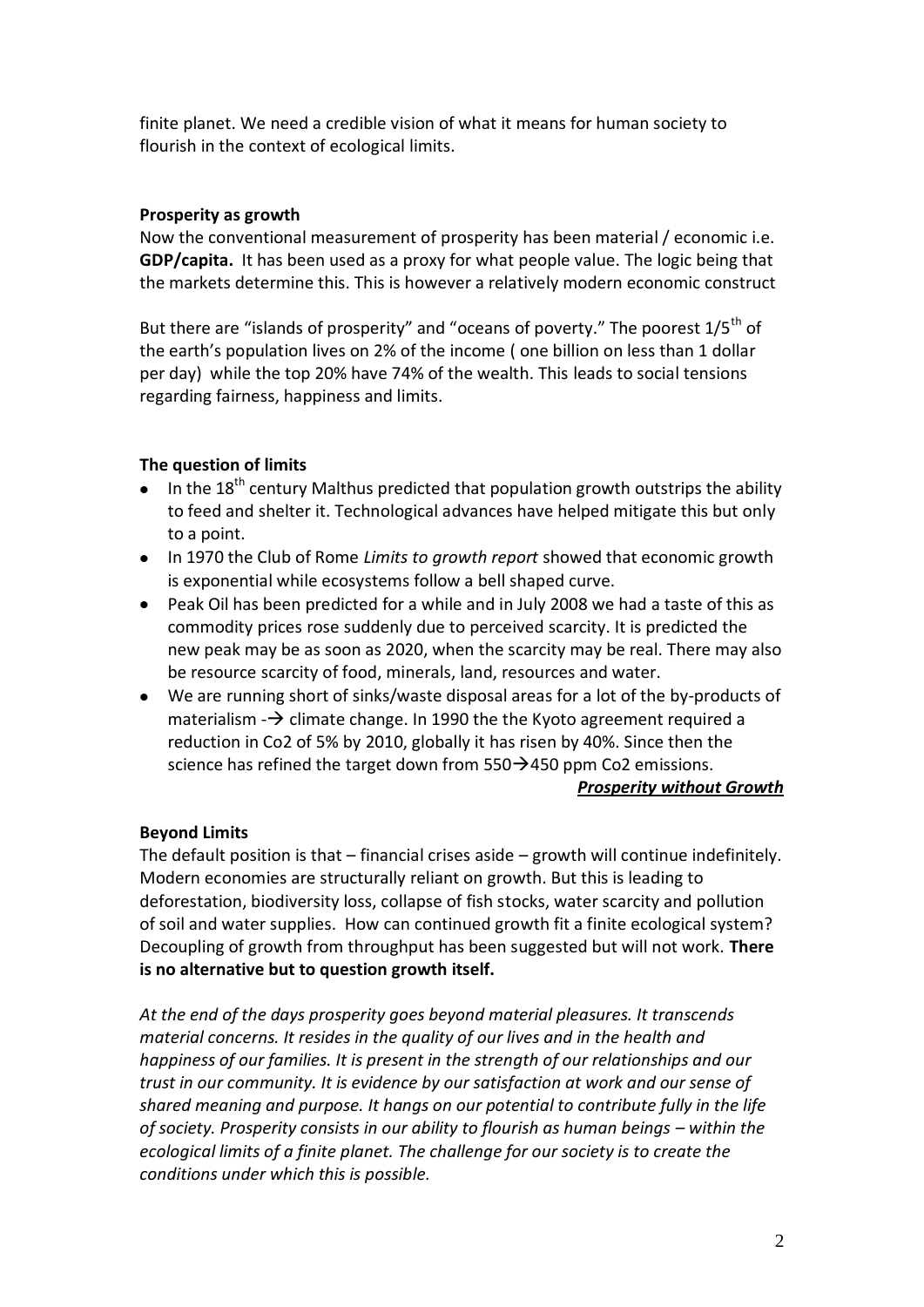# **Chapter 2 – The Age or Irresponsibility**

Is it possible to have prosperity without growth? The formula for prosperity has been growth, but is this a legitimate goal for rich countries. The 2008 banking crisis shook the economic model to its foundations and was only resolved with public input, redefining for ever the boundaries between the market and the state. We have been unable to manage financial sustainability let alone environmental and social. This has resulted in reduced trust and at least a decade of public sector debt.

# **In Search of villains**

There are many different opinions of where this started but basically it was the "age of Irresponsibility" No single thing caused it the whole financial system was geared to head towards this self destruction. The solution, a short term one of increasing public debt to bail out the financial sector is flawed. It leads to business as usual and the protection of economic growth. Allegiance to growth is the problem. The overriding aim of all markets was to increase economic growth. The very policies put in place to stimulate growth in the economy led eventually to its downfall. Monetarist / Keynesian theory encouraged;

increased credit  $\rightarrow$  increase de regulation  $\rightarrow$  increased growth  $\rightarrow$  downfall

The irresponsibility has been systematic, sanctioned from the top, and with one clear aim in mind: continuation and protection of economic growth.

# **Labyrinth of debt**

Capitalist economies run on debt, whether they be;

**Liberal market economies** eg USA / UK

#### *Prosperity without Growth*

- **Controlled market economies** eg Belgium , Germany, Japan
- But need savers eg China , India ( until recently )

The debts are primarily of three sorts;

- **Consumer debt** this has been the engine of the growth for the last 20 years as personal spending was freed from wage income.
- **Public / National debt**. Where the public sector borrows from the private.
- **External debt.** The total debt held outside the country. This is more volatile as subject to exchange rates

**Debt and the money supply.** Governments/central banks try to control how much money is created using;

- o base rates
- o and reserve requirements

Citizens having some financial interest in the public sector ( Northern Rock ) has some clear advantages; creating a social contract between citizen and state.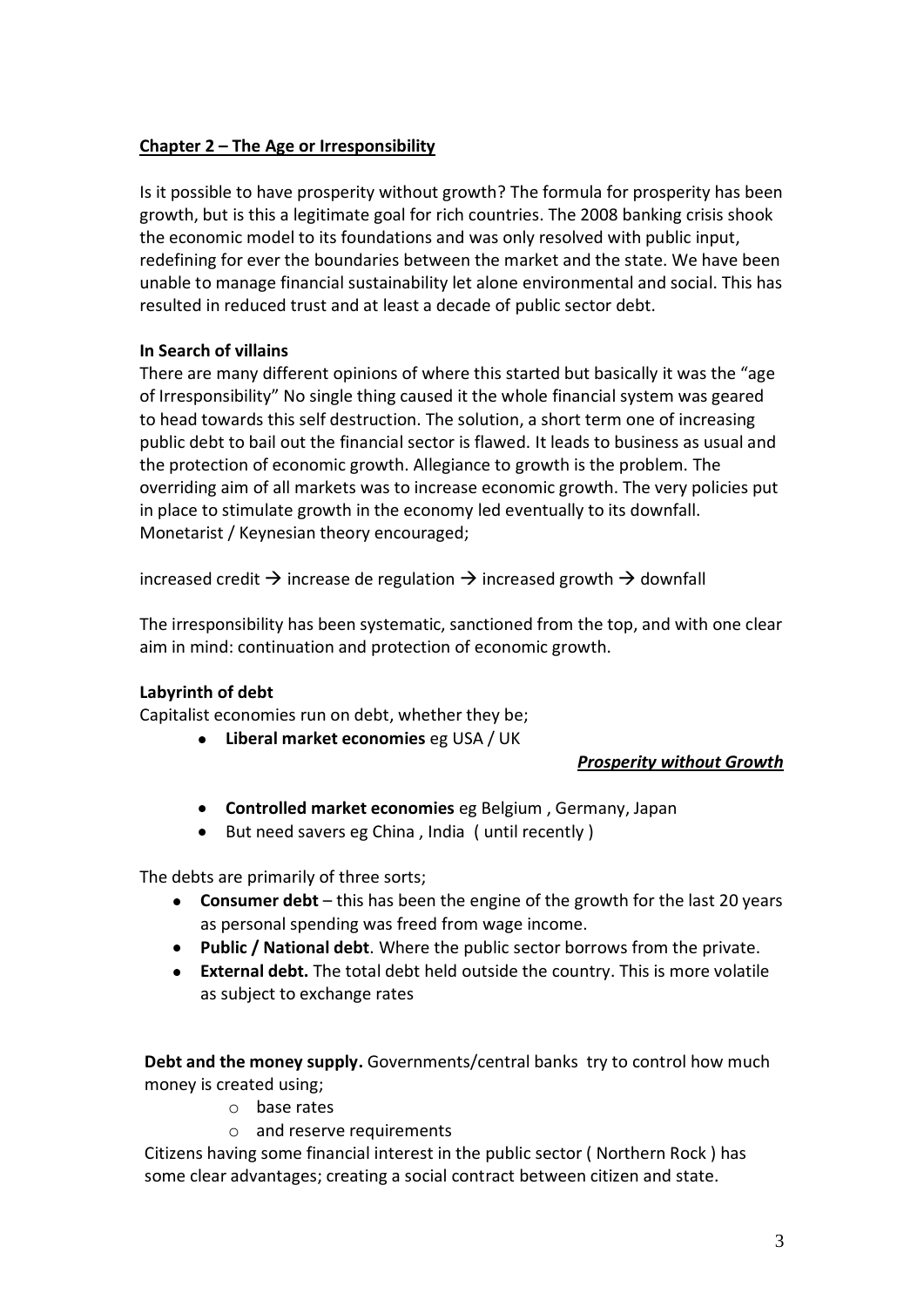# **Ecological debts**

The resource and environmental consequences of growth are huge and led to the commodity bubble of 2008 – this is a precursor of what is to come.

## **Chapter 3 - Redefining Prosperity**

What is prosperity without growth? It is when humans flourish, achieve greater social cohesion and find higher levels of wellbeing while reducing their material impact on the environment. It has the following components;

- economic
- psychological
- social
- moral
- **e** ethical

To flourish is in part about the ability to give and receive love, to enjoy and respect your peers, to contribute to useful work and to have a sense of belonging and trust in a community. In short it is the ability to participate freely in society. My prosperity hangs on the prosperity of those around me as theirs does mine.

#### **Prosperity as opulence**

More is not necessarily better and above an average per capita income of 15,000 dollars per year there is little increase in happiness in those societies. There is a diminishing return or diminishing marginal utility.

#### *Prosperity without Growth*

# **Prosperity as Utility**

Satisfaction comes from having commodities but it is more than just their monetary value. Again there is an upper limit

# **Prosperity as capabilities to flourish**

People should have the right, in a liberal society, whether or not to chose a healthy lifestyle, participate in society, work in paid employment and a reasonable life expectancy. It is the capability to flourish that is important.

# **Bounded Capabilities**

These capabilities are bounded by;

- the finite nature of the ecological resources and the regenerative power of ecosystems
- the global population and the inter and intra generational dimensions
- social conditions

# **Chapter 4 - The Dilemma of Growth**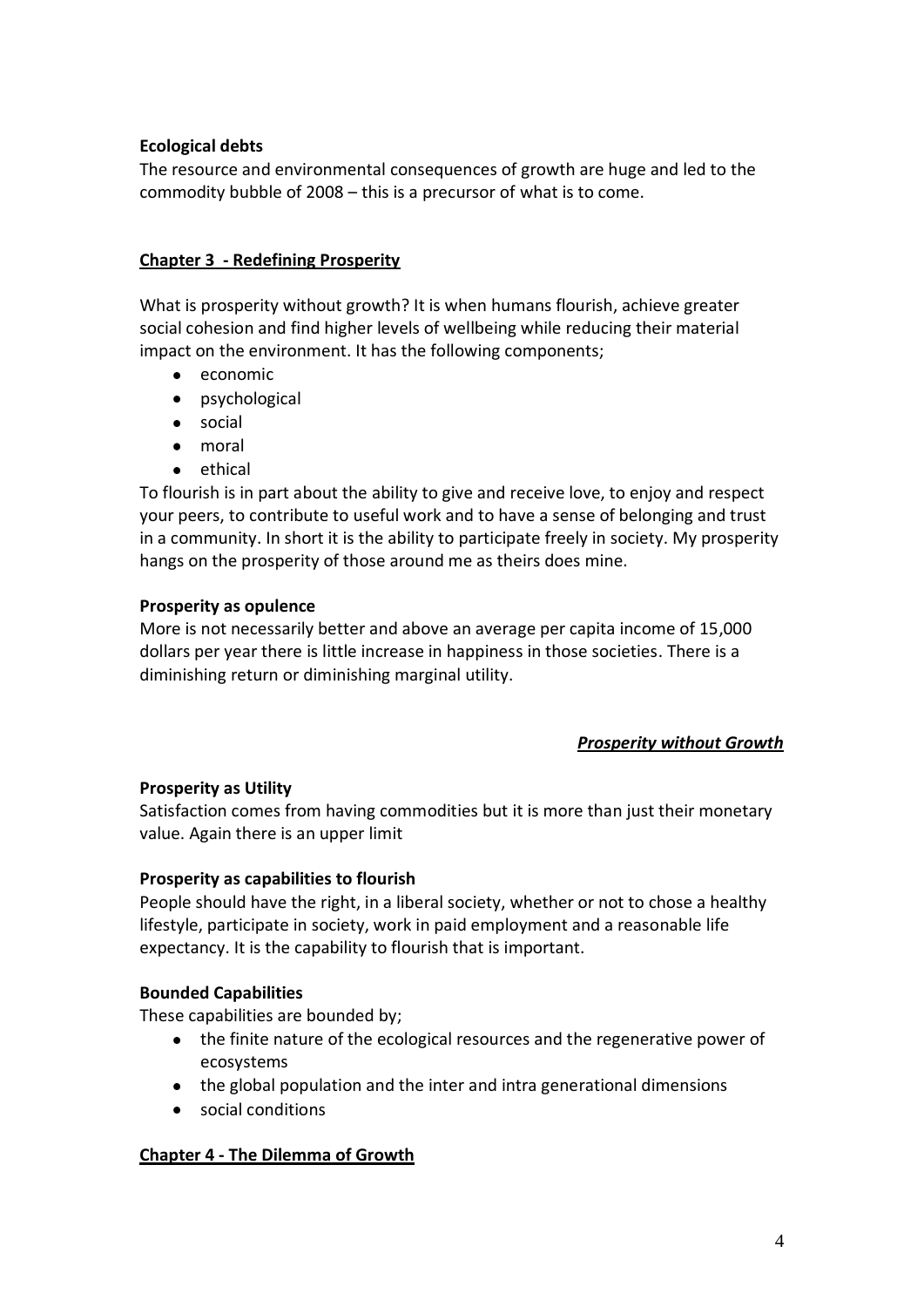Traditionally growth is required for prosperity and without it our ability to flourish is diminished.

# **Material opulence as a condition for flourishing**

We imbue material things with social and psychological meaning. It is a symbolic language in which we communicate. Matter matters in materialistic society. What matters more than absolute income is having more or less than those around us (it conveys status, authority, power and class). Being near the top of the pile matters in terms of health, happiness and subjective wellbeing. Material growth in any particular society may be a zero sum game as wealth improves but relative positions do not change. So we need to devise ways of contributing in less materialistic ways.

# **Income and Basic Entitlement**

Life expectancy, health and education are income dependent but only to a point and some countries do better than others with the same income. There is therefore a somewhat ambivalent relationship between these entitlements and income/growth. Clearly increased growth does not guarantee any of them

# **Income growth and economic stability**

It appears that growth is functional in maintaining economic and social stability? But capitalist economies want ever greater efficiency which  $\rightarrow$  reduced jobs  $\rightarrow$  greater instability. If the economy is growing that is fine but if faltering it causes real problems as governments have to borrow more ( as in 2008 which may not be paid back until 2030) In a growth based economy growth is functional for stability. The capitalist model has no easy route to a steady state position. Its natural dynamics push it towards one of two states: expansion or collapse. Put in its simplest terms the "dilemma of growth" can be stated in two propostions;

**e** growth is unsustainable – at least in its current form.

#### *Prosperity without Growth*

"de growth" ( planned reductions in economic output ) is unstable under present conditions  $\rightarrow$  reduced consumer demand, rising unemployment and recession.

# **Chapter 5 – The Myth of decoupling**

This is the response to the dilemma of growth. As growing economies become more efficient, so that productivity is decoupled from throughput (by redesigning and reconfiguring processes) this allows the decoupling of emissions from growth.

**Relative decoupling -** Is the decline in economic intensity/unit of economic output. Impacts are still increasing but at a slower rate than the rise in GDP. Simply put it is doing more with less. It is Increasing activity while reducing damage by greater efficiency. It is happening but not quickly enough. We need;

**Absolute decoupling** – Resource impacts actually decline. This is essential if economic activity is to remain in ecological limits.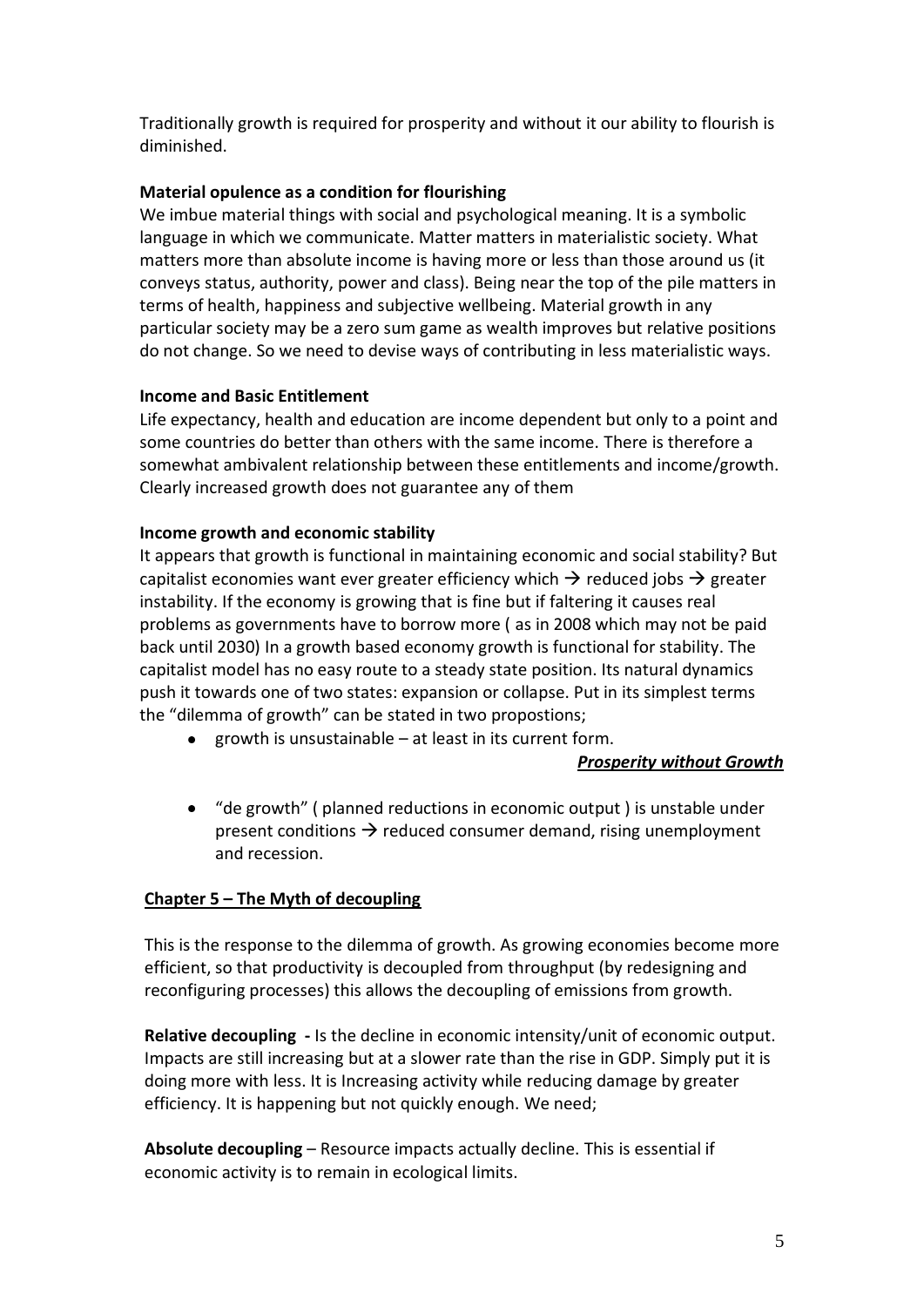Decoupling is vital with or without growth but it's a myth that it will achieve the ecological goals. There is little evidence its happening worldwide, especially with the emerging economies. It would require a huge shift in technology, policy, patterns of consumer demand and technological transfer to bring this about. It is very necessary but how do we achieve it when consumption drives growth just as growth and technology drive consumption?

# **The Arithmetic of growth - Erlich equation = I = P x A x T**

# **Impact ( I ) = Population size ( P) x Level of affluence ( A ) x Technology factor ( T)**

If you reduce T you get relative decoupling but to get absolute you need to reduce I. This can only happen if T is reducing more than PxA is increasing ( this is constantly rising at present ) By 2100 we will need to be taking carbon out of the atmosphere. What sort of economy does this look like?

# **Stark Choices**

Are we committed to eradicating poverty? Are we serious about carbon emissions? Do we genuinely care about resource scarcity, deforestation, biodiversity loss? Do we wait for some massive technological break through or do we act where we can with energy efficiency, renewable energy and carbon capture / storage? Relative decoupling must be increased +++ with huge ecological investment in the following ways carbon reduction, resource efficiency, infrastructure changes, ecosystem protection and ecological enhancement.

# *Prosperity without Growth*

The speed and rate at which carbon emissions have to be reduced becomes crucially important to the argument about its impact on GDP. There is a window of opportunity. Too fast or too slow will lead to problems for rich countries and at the same time we need to consider global income parity.

The truth is that there is as yet no credible, socially just, ecologically sustainable scenario of continually growing incomes for a world of 9 billion people. Resource efficiency, renewable energy and reductions in material throughput all have a vital role to play but we will only be successful if we confront the structure of market economies.

# **Chapter 6 – The Iron cage of Consumerism**

In 2008 the Financial system became paralysed by fear as banks stopped lending, consumers stopped buying and Governments did not know what to do. There are two features of the economic life that are central to the growth dynamic.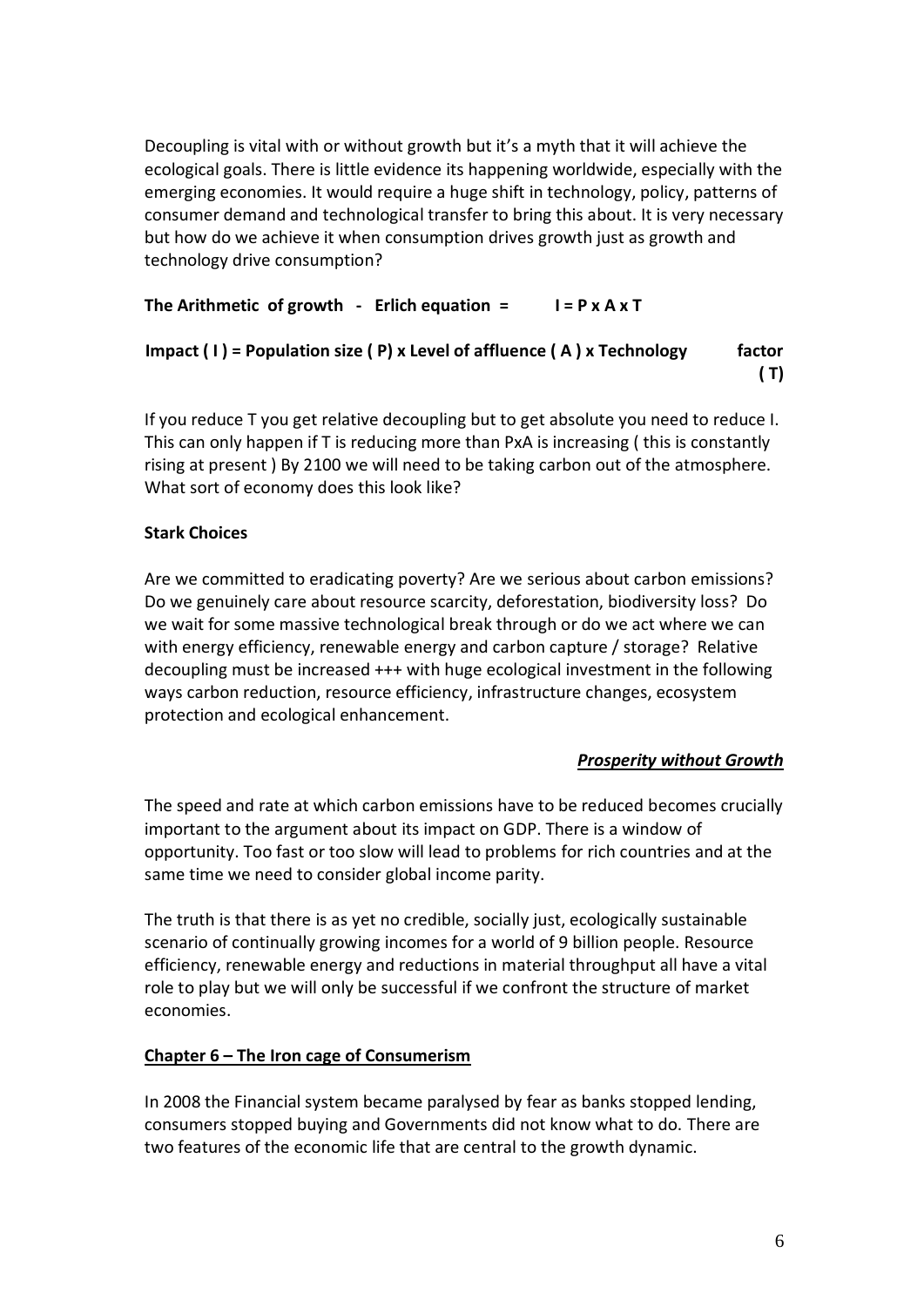- A continual process of innovation and "creative destruction" which is crucial to competition. Capitlaism proceeds through creative destruction
- Expanding consumer demand is driven by a complex social logic.

#### **Structures of Capitalism**

Capitalism is built on private ownership. The government response to 2008 has blurred this further. It can be regarded as

- 1. Liberal market economy
- 2. Coordinated market economy

An alternative classification for capitalism is

- 1. State guided capitalism
- 2. Oligarchic capitalism
- 3. Big firm capitalism
- 4. Entrepreneurial capitalism

In a nutshell the "circular flow" of the economy on which capitalist growth depends is as follows. Firms employ labour (people) and capital (buildings and machinery) to produce goods and services that households want and need. Households (people) offer up their labour and capital (savings) to firms in exchange for incomes. Revenue from the sale of goods and services is what allows firms to provide people with incomes. People spend some of this income on more consumer goods, but some of it they save. These savings are invested (directly or indirectly) back into firms. Missing from this oversimplified picture of the economy are what is called the public sector ( government) the foreign sector ( overseas firms, households and governments) and the financial sector- which mediates the financial flows of the circular economy.

#### *Prosperity without Growth*

Profit is the key to the system for creditors, share holders and capital to reinvest. This is the driver for ever more efficiency and this drives growth. Cost minimisation reduces labour use and doing this indefinitely is not an option. Labour productivity growth rate is very important and in recent years has reduced in the EU while increasing in the USA.The dynamic between working hours, labour productivity and economic growth are important.

#### **Social logic**

Goods have a powerful "language" in our society. Cathexis is a psychological process of attachment that leads us to think of material possessions as part of our "extended self" We pay for this social distinction and from this comes emulation or comparison. So in modern society material goods are deeply ingrained in our psychological and social make up. The consumer culture perpetuates itself precisely because it succeeds so well at failing to meet our greater needs.

#### **Novelty and Anxiety**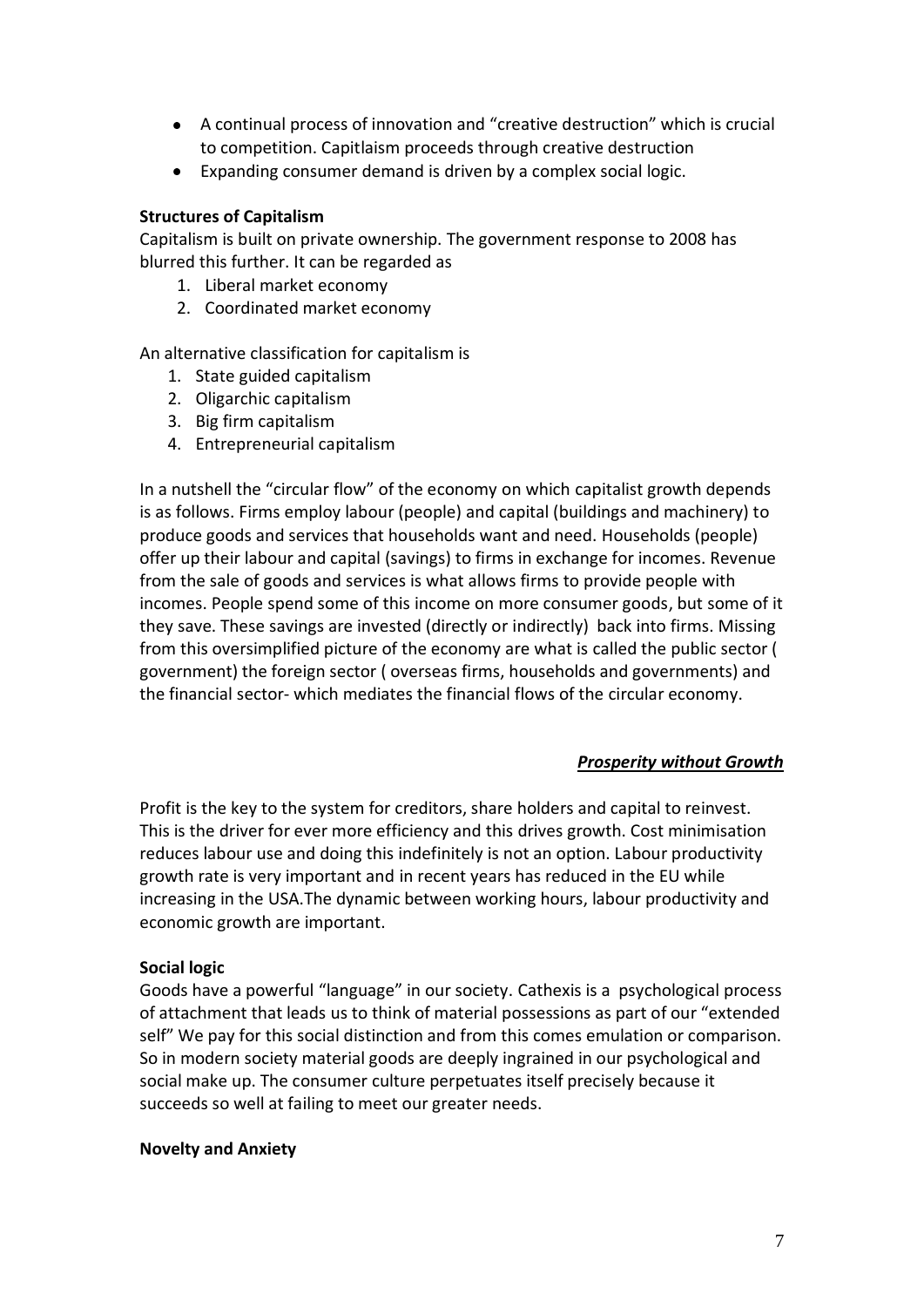The extended self is driven by the angst of the empty self. Individuals are at the mercy of social comparison. The economy is dependent on consumption for its very survival. A continual consumption of novelty is important. We are thus locked in to an iron cage of consumerism. The system remains economically

viable as long as liquidity is preserved and consumption increased. We need both a new economic structure but we also need to identify opportunities for change in our society in terms of values, lifestyle and social structure.

# **Chapter 7 – Keynesianism and the "Green New Deal"**

The crisis of 2008  $\rightarrow$  a global consensus of a need to reinvigorate economic growth. When spending slows unemployment rises and short term growth must be restored. Those who questioned the logic were denounced. But the real solution is to link the investment with the wish for a low carbon society. A green stimulus will secure jobs and economic recovery in the short term, provide enough security and technological innovation in the medium term and a sustainable future long term.

# **Option for kick-starting growth**

- 1. Do nothing
- 2. Stimulate demand through monetary expansion
- 3. Increase personal income by cutting taxes and increasing benefits
- 4. A Keynesian public spending programme,. Increase the amount spent on public sector projects eg Roosevelt in the 1930s

#### **Green New Deal**

If going to use option 4 above it makes sense to invest in new technologies. By 2009 a strong consensus favoured a green stimulus targeting public sector investment towards

#### *Prosperity without Growth*

- Energy security
- Low carbon infrastructure
- Ecological protection

#### **Strategies for job creation**

- 1. Direct creation of public sector jobs
- 2. Financial support to boost employment in specific sectors
- 3. Indirect support through measures that increase demand

In 2008 a mixture of strategies were used. But each of the above could contain a green stimulus. High investment is needed with funding allocated to 4 main areas

- Conservation clean energy, recycling
- Quality of life green housing
- Environmental protection flood defences
- Infrastructure IT and green transport networks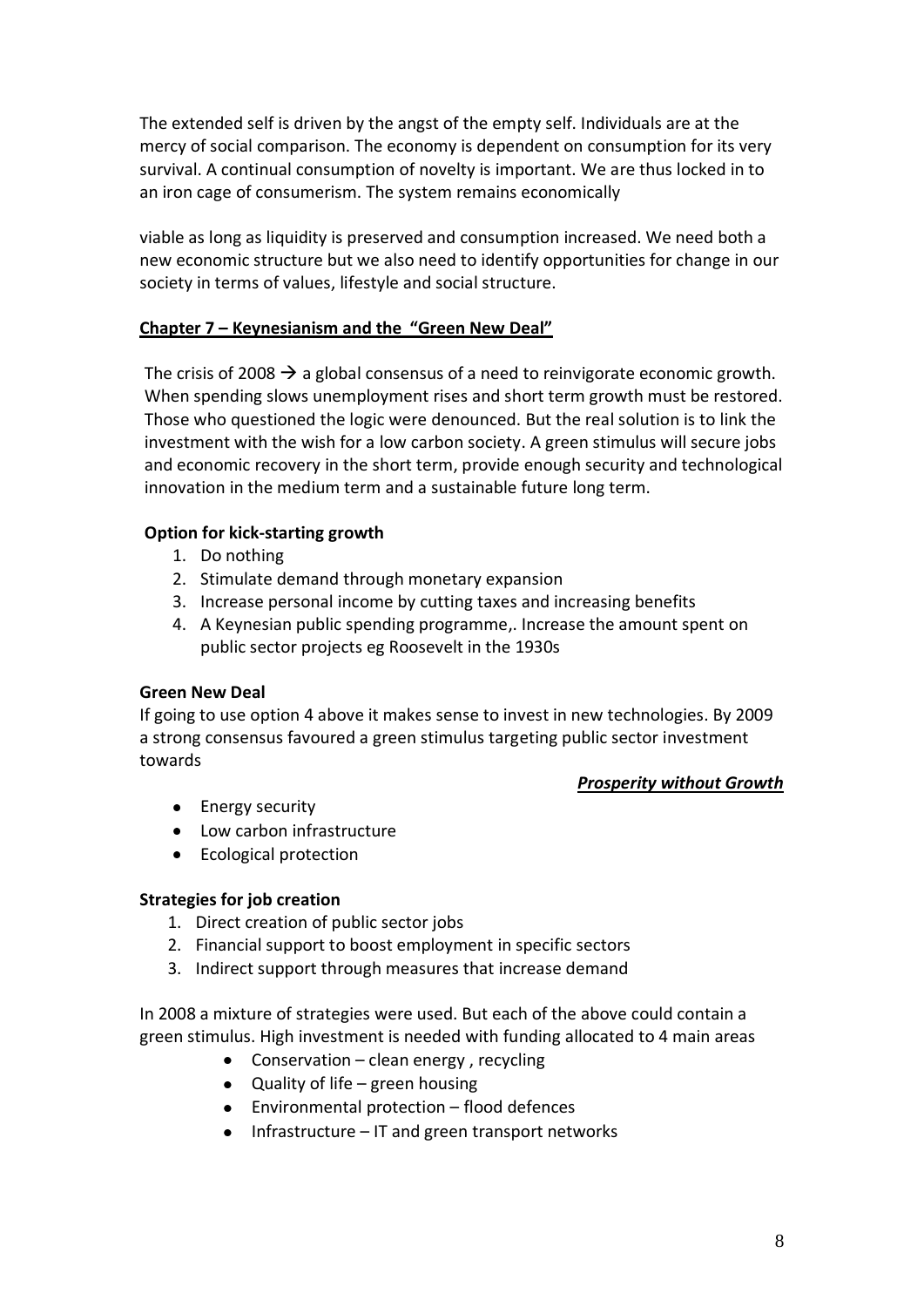There is a case to suggest that the green investments should be the biggest single element in an economic recovery. S Korea led the market in this with 80% of its stimulus money invested in this way

#### **Funding recovery**

Some returns from these investments would accrue to Governments, some to business and some to households. The broad assumption in Keynesianism is that the fiscal stimulus is funded by increasing the national debt, which is paid off by increasing tax in the future. Other options include;

- **•** Green bonds
- Fiscal tightening by increasing taxes.
- Government takes an equity stake in energy related assets ( cf to public ownership of the banks )

#### **Beyond recovery**

A green stimulus has many strengths. Investment in the transition to a sustainable economy is vital. Targeting stimulus spending towards that makes sense as does supporting the least well off. We need to move away from stimulating consumption growth (as in 2009) which is the default assumption of Keynesianism but what is the new economic structure?

#### **Chapter 8 – Ecological macroeconomics**

The dilemma of growth is how we maintain economic stability and remain within ecological limits. We need a new economic structure and social logic. The new macroeconomics needs to have as its guiding principle for design our ability to flourish within ecological limits and the key criterion for success. We need a robust ecologically literate macroeconomics. GDP is the measurement of how busy the economy is and there are three types of measurement;

1. Government spend

#### *Prosperity without Growth*

- 2. Peoples earnings
- 3. how much firms value produce

#### **E= C + G + I + X**

# **Expenditure = consumer + government + investment in fixed capital + net exports**

We need to either make growth sustainable or de-growth stable

#### **Changing the engine of growth**

A new engine is needed based on non polluting energy sources and selling new material services. We need to reduce the requirement for personal ownership. Low carbon economic activities that employ people in ways that contribute meaningfully to human flourishing have to be the basis for it. The seeds already exist in local or community based enterprises, community energy projects, local farmers markets,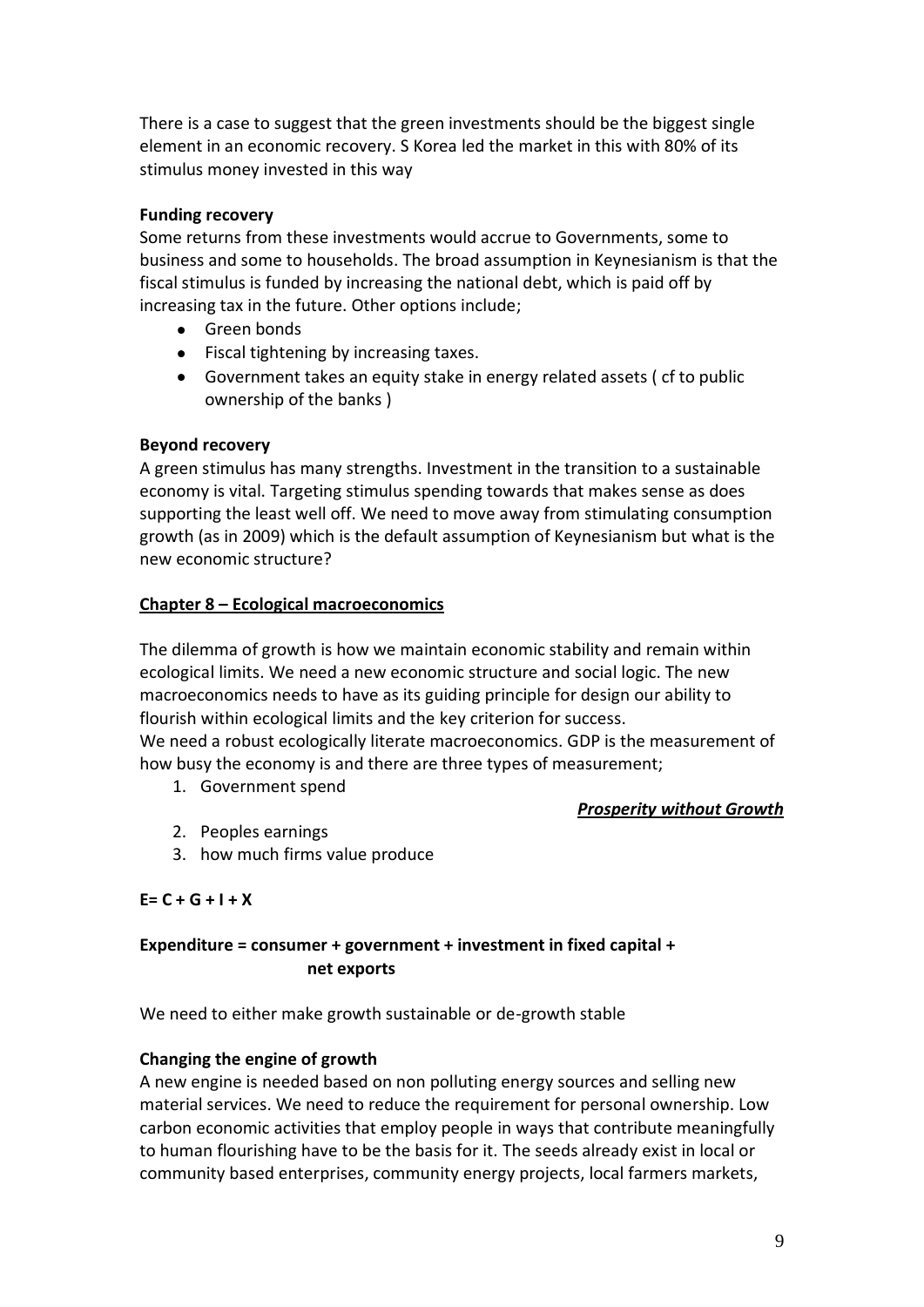etc.This is presently thought of as something of a Cinderella economy as it can not produce ever increasing economic output.

# **Sharing the work**

We probably need to share the available work more evenly across the population by reducing working hours, a shorter working week and increased leisure time

## **Ecological investments**

These tend to give lower returns and over much longer time frames but need to be the investments of the future. They need to invest in

- enhanced resource efficiency
- substitute conventional technologies with clean ones
- in ecosystem enhancements

Investment in long term infrastructure and public goods will have to be judged against different criteria. This may mean rethinking the ownership of assets and the distribution of surpluses from them.

# **Foundation for an ecological Macro economics**

This will be based on relaxing the presumption of perpetual growth and will need to be resilient to resist exogenous shocks such as that of 2008. It will need to provide security of peoples livelihoods, ensure distributional equity, impose sustainable levels of resource throughput and protect critical natural capital. The fundamentals of macro-economic variables will still pertain

- people to spend and save
- enterprise to produce goods
- governments to raise revenues
- private and public sectors to invest in physical, human and social assets

# *Prosperity without Growth*

An ecological macro economics will require new ecological investments. This will mean revisiting the concepts of profitability and productivity, and putting them to better service in the pursuit of long term social goals. We will need to abandon the infatuation with labour productivity. It will above all need to be socially and ecologically literate, ending the folly of separating the economy from society and the environment.

# **Chapter 9 – Flourishing - within limits**

Fixing the economy is only part of the problem. Addressing the social logic of consumerism is also vital. This is difficult as material goods are so deeply implicated in the fabric of our lives. Prosperity has to do with the ability to flourish

- Physically
- Psychologically
- Socially ……….. and to participate meaningfully in the life of society.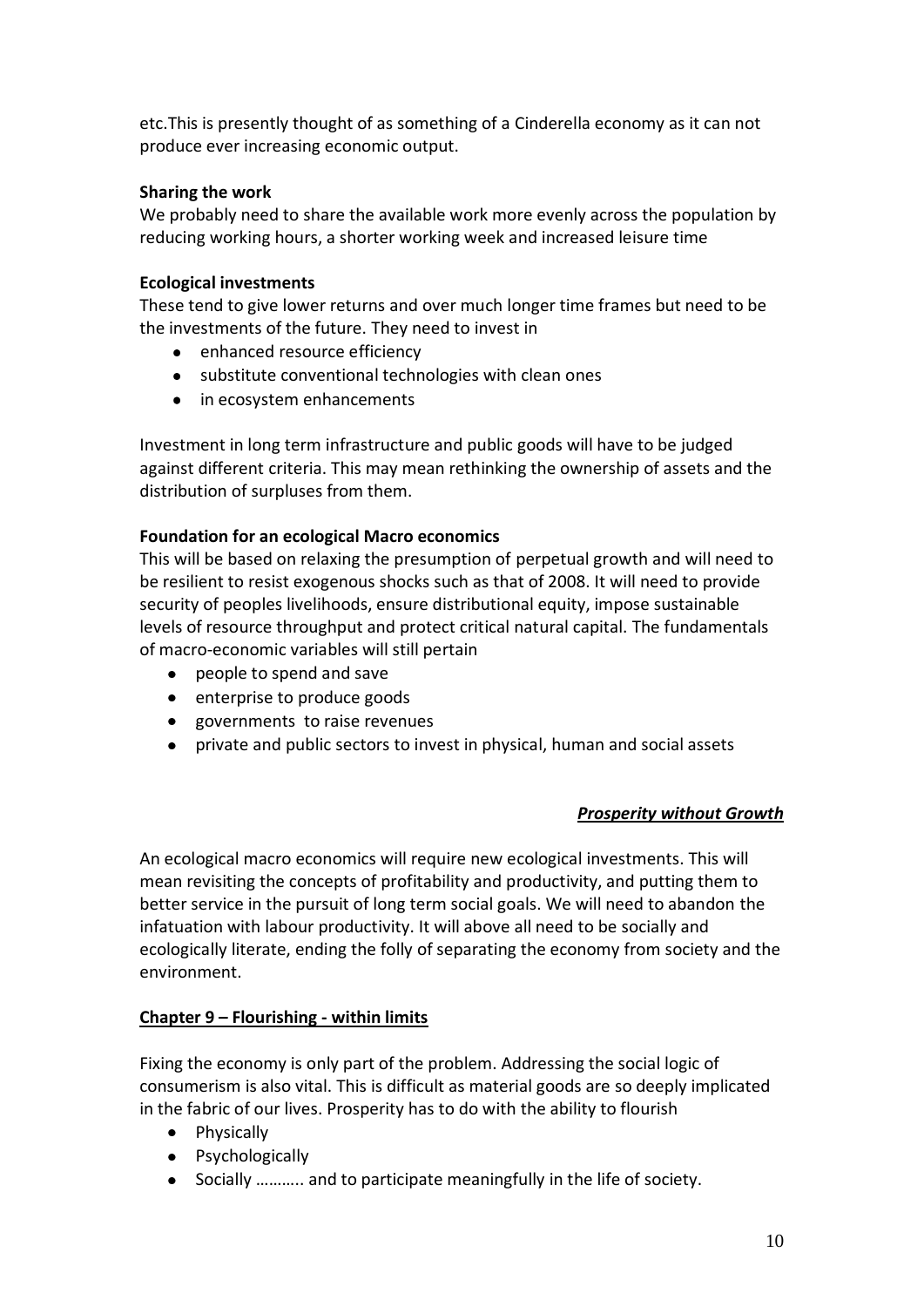At present material goods provide the language that allows us to communicate what matters; family, identity, friendship, community, purpose in life. In Europe the greatest sense of trust and belonging is in Scandinavia while the least is in the UK. A lot of Western society appears to be in "social recession"

#### **A life without shame**

The material requirements for psychological flourishing tend to be similar in in different societies but the material requirements associated with social / psychological capabilities can vary. The main driver for individuals is the avoidance of shame in their society. This leads us to try and get as high up the pile as we can.

#### **Alternative hedonism**

Change is essential but is needed on a grand scale. We are at a critical point where materialism is detracting from human wellbeing. We need to move from materialistic values to intrinsic values like self acceptance, affiliation, a sense of belonging in the community. These individuals tend to be happier and show greater environmental responsibility. Ghandi encouraged people to;

#### **"Live simply so that others can simply live"**

To do this we need individuals to carry on living the simple life, communities that have evolved to continue to do the same and the state to take a lead.

#### **The role of structural change**

Government regulatory frameworks need to alter to facilitate the new lifestyles so that people living sustainably will not be in conflict with the social world around them. We need to

- Dismantle perverse incentives for status competition
- Establish new structures for capabilities to flourish

#### *Prosperity without Growth*

We need an economy designed explicitly around the capability to flourish and to create a more equal society, which is a happier one. We need better recognition of people involved in say childcare, care of the elderly or disabled and volunteers. We need increased investment in public goods and social infrastructure.

In summary the rewards are likely to be worth it. A less materialistic society will be a happier one. A more equal society will be a less anxious one. Greater attention to community will reduce loneliness. Enhanced investment in the public goods will provide lasting returns to the nation's prosperity.

# **Chapter 10 - Governance of Prosperity**

"The current financial crisis has also become a political crisis that is reconfiguring the role of government in the economy and the conventional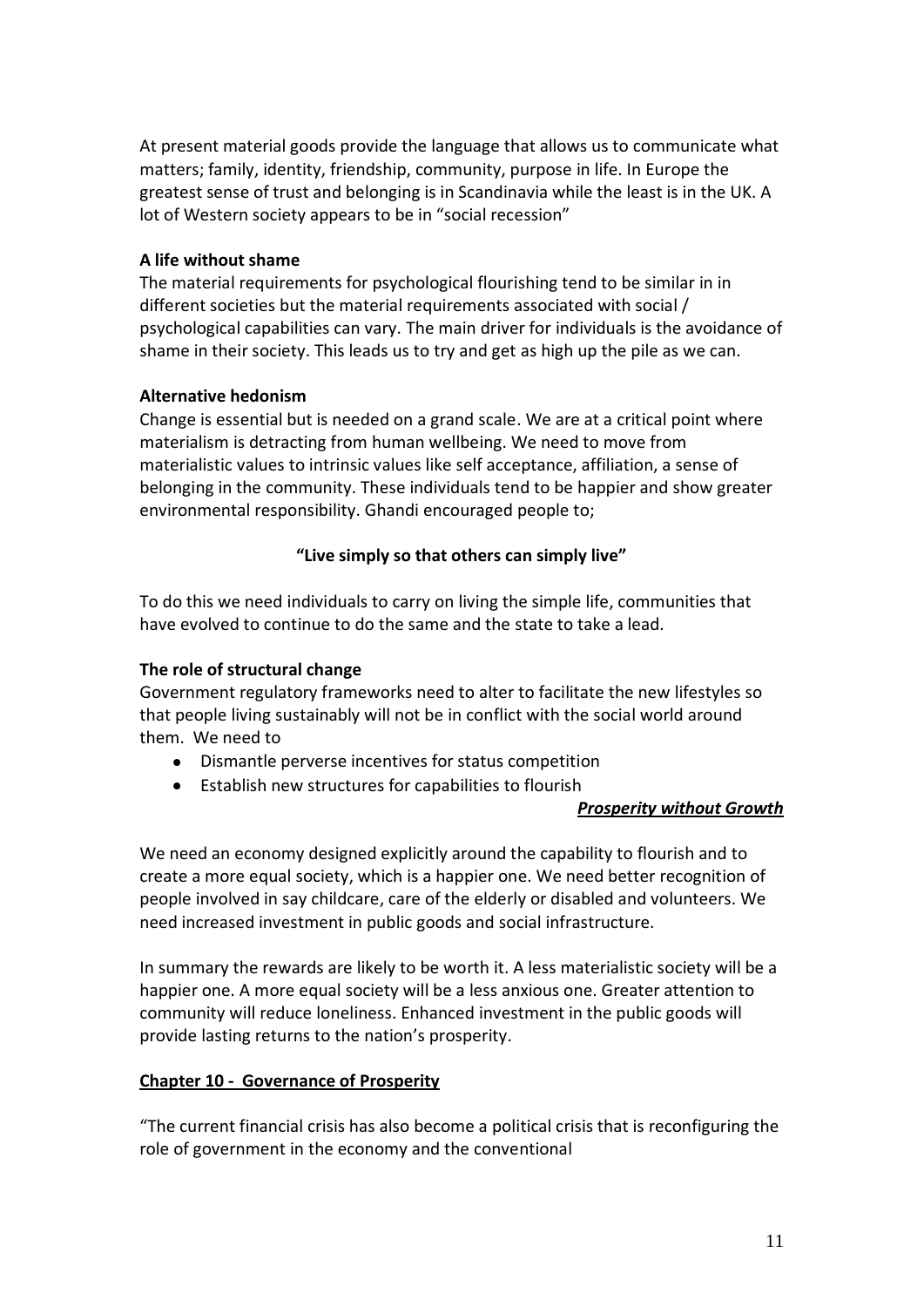wisdom about the appropriate relationship between the public and the private sector." Peter Hall Oct 2008

The main components of this change are

- 1. A new ecologically literate macroeconomics
- 2. shifting the social logic of consumerism

The debate about the nature of government in this is interesting and changing. In 2008 part nationalisation of the financial sector institutions was the only option. We now need to move from a laissez – faire approach to consumption to attention to key economic variables. Signals sent out by the government on education, public sector, planning procurement etc. are important. Policy in these areas shapes and co creates the social world. The philosophical basis is provided by the concept of a " social contract" between individuals and society that curbs individualism and supports social behaviour.

To prevent ourselves from trading away our long term well being for the sake of short term pleasures society has developed a set of commitment devices that moderate the balance of choice towards the future.

#### **Selfishness and altruism**

There are tensions in our psychological make up that lead us to selfishness but each society strikes the balance towards altruism. Do the institutions that characterize modern society

- promote competition or cooperation?
- reward self serving behaviour over sacrifice for others' gain?
- what signals do government, schools, media, religious and community institutions send out?
- Which behaviours are supported by public investment?

Government plays a crucial role here because it bears responsibility for the macro economic stability so influences all the messages.

#### *Prosperity without Growth*

#### **Varieties of capitalism**

Countries with Liberal markets tend to result in more unequal societies and appear to be less resilient than those with coordinated markets.

#### **The conflicted state**

Its principal role is to ensure the long term public goods are not undermined by short term private interests. So why have they left consumerism unbounded? Because growth ensures macro economic stability.

We need changes in the underlying structures that strengthen the commitment to and encourage social behaviour. These changes require governments to act and ensure growth does not trump all other policy goals.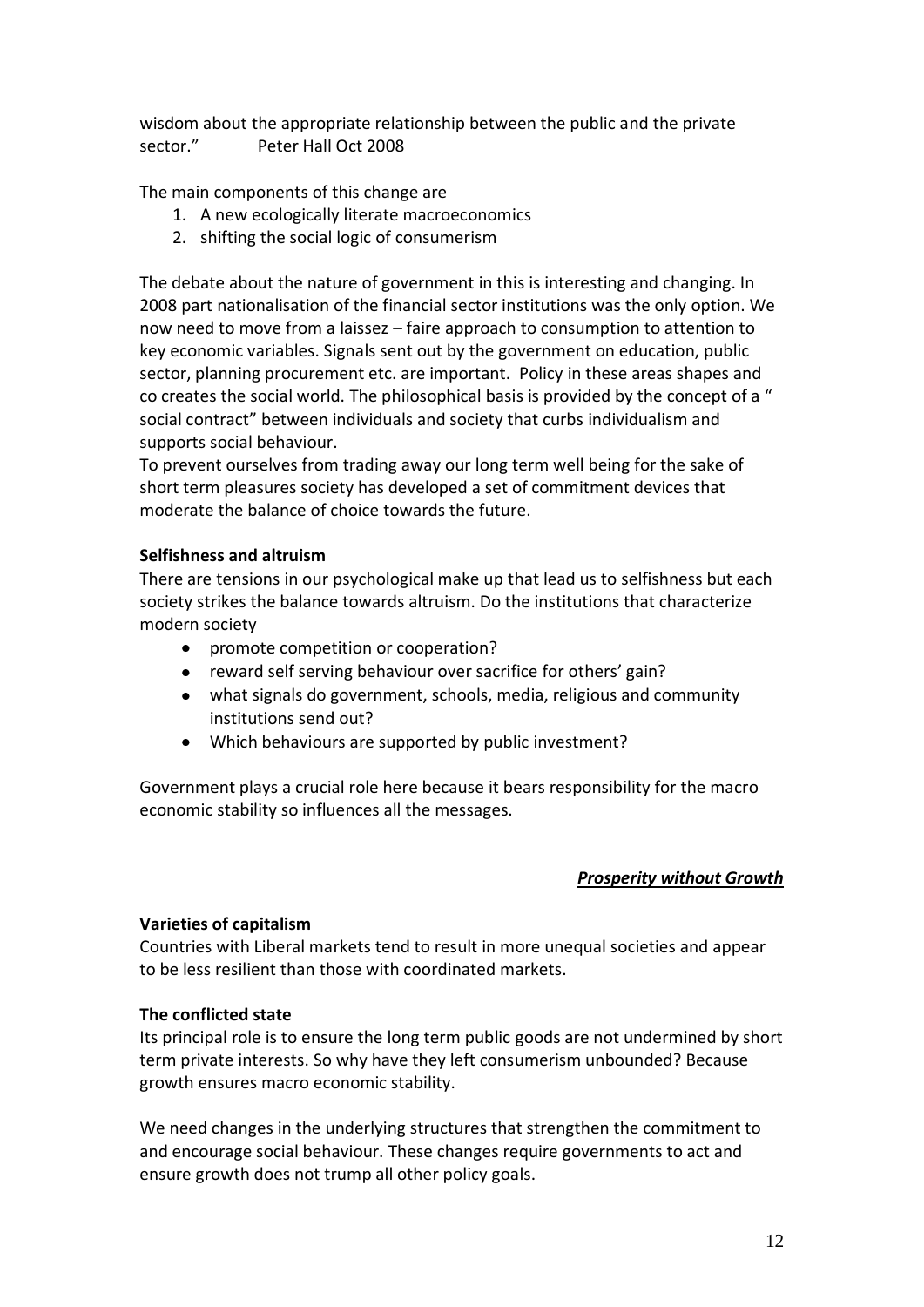The state is society's commitment device and the principal agent in protecting our shared prosperity. A new vision of governance that embraces this role is critical.

This will require a re invigoration of the social contract and a democratic mandate. This political change will have to come from leadership and popular mobilisation. It will need to shift the balance away from materialistic individualism to real opportunities for people to pursue intrinsic goals of family, friendship and community. Freeing the macro economy from the structural requirement for consumption growth will simultaneously free government to play its proper role in delivering social and environmental goods and protecting long term interests.

# **Chapter 11 – The transition to a sustainable economy**

Impossibility theorems confront us everywhere;

- 1. Economies only survive if they grow
- 2. People will not relinquish materialism
- 3. The state is powerless to intervene

But another world is possible it is just that the scale of the required transformation is massive. Broadly speaking there are 12 recommendations under 3 headings;

- **Establishing the limits**
- **Fixing the economic model**
- **Changing the social logic**

# **12 Steps To a Sustainable Economy**

# **A ) Establishing the Ecological Limits**

The material profligacy of consumer society is depleting natural resources and placing unsustainable burdens on the planet's ecosystems. There is an urgent need to establish clear resource and environmental limits on economic activity and develop policies to achieve them. Three policy suggestions contribute to that task.

#### *Prosperity without Growth*

- **1. Imposing clearly defined resource/emissions caps**
- **2. Implementing fiscal reform for sustainability**
- **3. Support for ecological transition in developing countries**

# **B ) Fixing the economic model**

Debt-driven materialistic consumption is deeply unsatisfactory as the basis for our macro-economy. The time is now ripe to develop a new macro-economics for sustainability that does not rely for its stability on relentless growth and expanding material throughput. Four specific policy areas are identified to achieve this:

- **4. Developing an ecological macro-economics**
- **5. Investing in jobs, assets and infrastructures**
- **6. Increasing financial and fiscal prudence**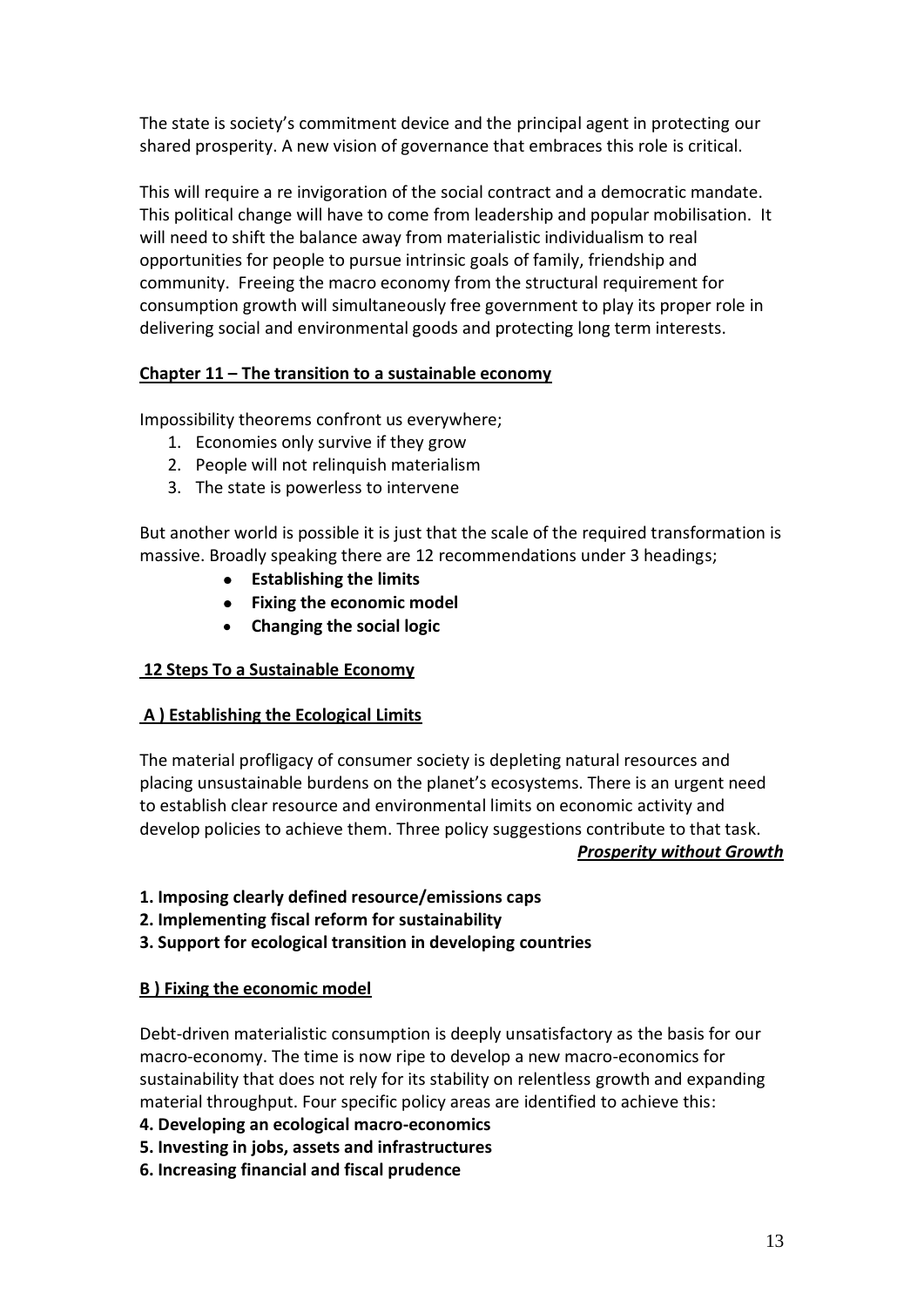# **7. Revising national accounts**

# **C ) Changing the social logic**

The social logic that locks people into materialistic consumerism is extremely powerful, but detrimental ecologically and psychologically. A lasting prosperity can only be achieved by freeing people from this damaging dynamic and providing creative opportunities for people to flourish – within the ecological limits of the planet. Five policy areas address this challenge.

- **8. Working time policy**
- **9. Tackling systemic inequality**
- **10. Measuring capabilities and flourishing**
- **11. Strengthening human and social capital**
- **12. Dismantling the culture of consumerism**

For the advanced economies of the western world, prosperity without growth is no longer a utopian dream. It is a financial and ecological necessity. A step change in political will is essential. There is now a unique opportunity for governments in advanced economies to initiate change of a wider nature. And in the process to demonstrate economic leadership and to champion international action on sustainability. The process must start by developing financial and ecological prudence at home. It must begin to redress the perverse incentives and damaging social logic that lock us into unproductive status competition.

# **Chapter 12 – A Lasting Prosperity**

The dilemma; to resist growth is to risk economic and social collapse, to pursue it relentlessly is the endanger the ecosystems on which we depend for long term survival.

#### **Visions of prosperity**

The starting point lies in a vision of prosperity as an ability to flourish as human being within the ecological limits of a finite planet. To do well is in part

#### *Prosperity without Growth*

about the ability to give and receive love, to enjoy the respect of our peers, to contribute usefully to society, to have a sense of belonging and trust in the community, to help create the social world and find a credible place in it.

# **Cinderella at the ball**

What do we want an economy to deliver? It boils down to a few obvious things;

- Capabilities for flourishing
- The means to a livelihood, perhaps through paid employment
- Participation in the life of society
- A degree of security
- A sense of belonging
- The ability to share in common endeavour and yet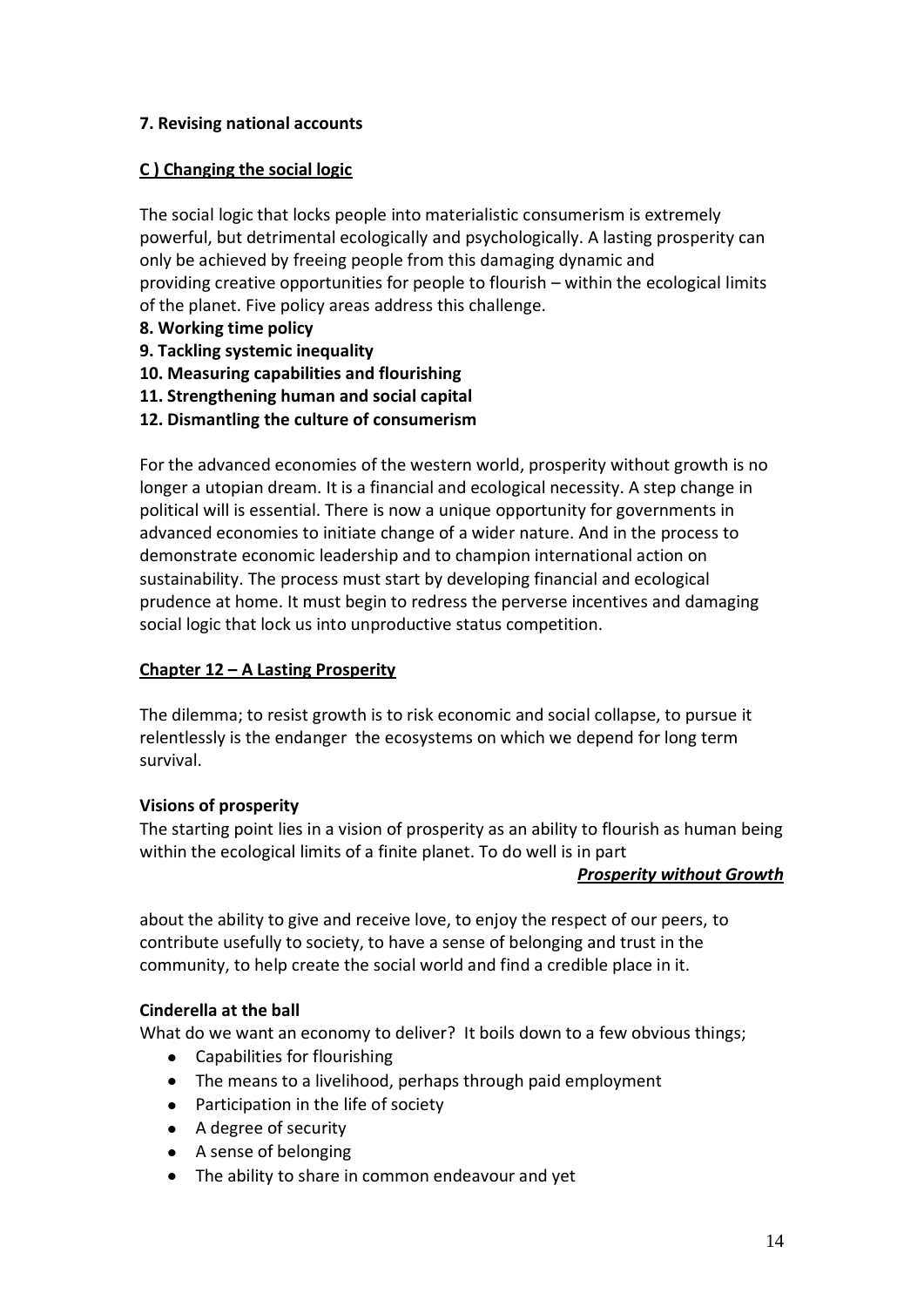Pursue our potential as a individual human being.

We also know the nature of productive activities in such and economy. They have to satisfy 3 clear operational principles;

- A positive contribution to flourishing
- Provision of decent livelihoods
- Low material and energy throughput

Critically the sectors of the Cinderella economy will look different;

- Manufacturing will need to pay attention to durability and repairability
- Construction must prioritize refurbishment of existing buildings and new sustainable infrastructures
- Agriculture will have to pay more attention to the integrity of land and welfare of livestock
- Financial sector will depend less on monetary expansion and more on prudent long term stable investment.

Investment is vital to the new economy but the nature of it will change from its traditional role as a stimulus to productivity growth towards ecological transformation.

#### **The end of capitalism?**

There will be a number of downward pressures on growth. These will be internal such as the transition to labour intensive service based activity and the allocation of resources to ecological investment or external such as the imposition of ecological limits. The three macro economic interventions needed to achieve ecological and economic stability are;

- Structural transition to service based activities
- Investment in ecological assets
- Working time policy as a stabilising mechanism

Public sector investment in these assets should, as a point of principle, seek returns from their productive capabilities. So it looks like the end of capitalism

#### *Prosperity without Growth*

but it is not. It is a model of distributed ownership and control that already exists to some extent.

The demands of the new economy call on us to revisit and reframe the concepts of productivity, profitability, asset ownership and control over distribution of surpluses.

#### **It's about time………**

The cultural drift that reinforces individualism at the expense of society, and supports innovation at the expense of tradition, is a distortion of what it means to be human. Our choice is to work for change. To transform the structures and